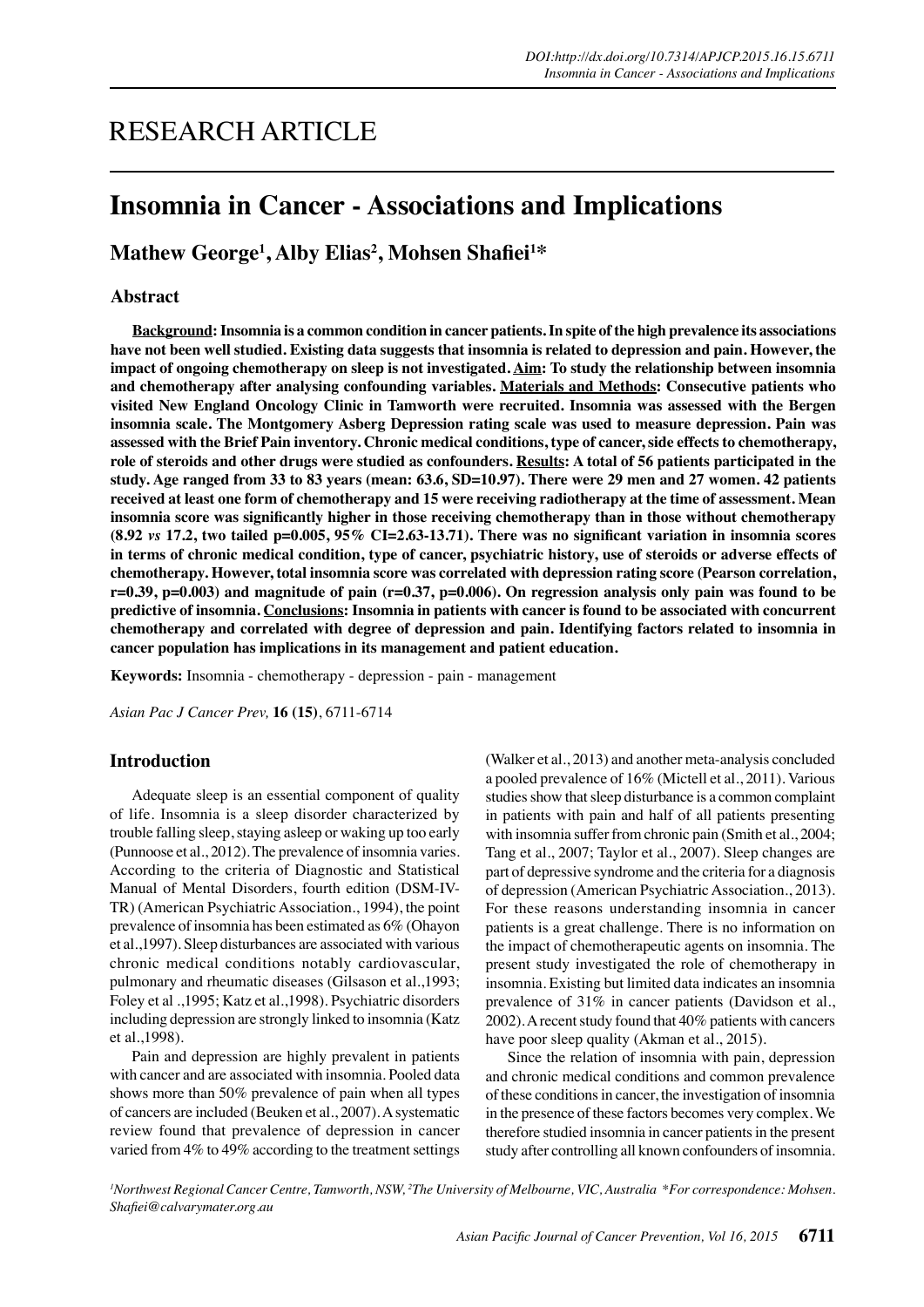## *Mathew George et al*

#### **Materials and Methods**

This was a prospective study where participants were recruited from the North West Cancer Centre within the New England Health Service. The local institutional board reviewed the ethical aspects and approved the study. Each participant consented to give relevant information and complete questionnaires. The Bergan Insomnia Scale assessed sleep. This scale has been validated among community residents and patients and is one of the few instruments that is validated against subjective as well as polysomnographic data (Pallesen et al., 2008). The testretest reliability has been estimated as 0.77. The Brief Pain Inventory was used to assess pain. This instrument was originally developed to study pain in cancer patients. We used Montgomery-Asberg Depression Rating Scale for the assessment of depression. Quality of life was assessed by Quality of Life scale (QOL).

Analysis was done using independent 't' test to compare the Bergan insomnia rating score between patients receiving chemotherapy and those without chemotherapy. Comparison was also done in reference to other variables, Viz., presence of chronic medical conditions, use of steroids and hypnotics, type of malignancy, radiation therapy and adverse effects of chemotherapy. Pearson's correlation test was utilized to examine correlation between depression and insomnia, pain and insomnia and QOL and insomnia. Finally regression analyses were done with insomnia score as a dependent variable and factors that were associated and correlated with insomnia as independent variables.

### **Results**

This was a prospective study at an outpatient oncology clinic that involved consecutive samples. 56 patients participated in the study. Age ranged from 33 years to

|  | <b>Table 1. Participants' Characteristics</b> |  |  |
|--|-----------------------------------------------|--|--|
|--|-----------------------------------------------|--|--|

| Total participants                                 |                                 | 56 |  |
|----------------------------------------------------|---------------------------------|----|--|
| Age range                                          | 33 to 83 (mean=63.6, SD=10.97)  |    |  |
| Gender                                             | Females, $n=27$ , males, $n=29$ |    |  |
| Number of patients with chemotherapy<br>42         |                                 |    |  |
| Radiotherapy                                       |                                 | 15 |  |
| Number of patients with chronic medical conditions |                                 | 21 |  |
| Psychiatric illnesses                              |                                 | 11 |  |
| Number of patients who used sleeping medication    |                                 | 13 |  |

Colon 18 32.1 Ovary 2  $3.6$ Breast 8 14.3 Lung 12 21.4 Testicular 1 1.8 Pancreas 3 5.4 Melanoma 1 1.8 Prostate 7 12.5 Others 4 7.2 Total 56 100

#### **Table 2. Cancer Frequency**

83 years (mean: 63.6, SD=10.97). There were 29 men and 27 women. 42 patients received at least one form of chemotherapy and 15 were receiving radiotherapy at the time of assessment. One or more chronic medical condition was present in 21 patients and 11 had a psychiatric illness. 37 patients were taking steroids and 13 were on sleeping medications. The participants' characteristics are given in Table 1.

The most common cancer was that of colon (n=18) followed by lung cancer  $(n=12)$  and breast  $(n=8)$ . Frequency of other cancers is given in Table 2. The most commonly used chemotherapeutic agents were Capecitabine or Capecitabine and Oxaliplatin (see Table 3). 25 patients had targeted chemotherapy and Avastin was the most common agent (Table 4).

The mean insomnia score for the whole sample was 15.16 (SD=11.55). There was a difference in insomnia score between the group of patients who did not have chemotherapy (8.92, SD=7.2) and those who had one or more chemotherapeutic drugs (17.10, SD=12.01). This difference was significant at 95% confidence interval  $(p=0.005, CI=2.63-13.71)$ . The insomnia score was also high in patients who had radiotherapy (17.08 *vs* 10.08, p=0.017, CI=1.33=12.68). However, insomnia score did not differ significantly in reference to presence of a chronic medical condition, psychiatric disorder, side effects of chemotherapy, use of analgesic medication, hypnotics or steroids. 13 patients were using one or more hypnotic medications and they scored less on insomnia scale, but their insomnia score did not significantly differ from those without sleeping medications.

Pearson correlation test revealed significant positive correlation between insomnia score and depression score  $(r=0.39, p=0.003)$  and insomnia and pain score

#### **Table 3. Chemotherapy Type**

eatment

atment

eatment

atment

currence

currence

Remission

amission

|                 |      |                              |                |                          |                                           | Frequency Percent Valid Percent                         |      |
|-----------------|------|------------------------------|----------------|--------------------------|-------------------------------------------|---------------------------------------------------------|------|
|                 |      | Capecitabine/Oxaliplatin     |                | 7                        | 12.5                                      | 12.5                                                    |      |
| 5 Fluorouracil  |      |                              |                |                          | 1.8                                       | 1.8                                                     |      |
| Others          |      |                              |                | $\overline{\phantom{0}}$ | 8.9                                       | 8.9                                                     |      |
| No chemotherapy |      |                              |                | 13                       | 23.2                                      | 23.2                                                    |      |
| Capecitabine    |      |                              |                | 7                        | 12.5                                      | 12.5                                                    |      |
|                 |      | 5 Fluorouracil/ Oxaliplatin  |                | 1                        | 1.8                                       | 1.8                                                     |      |
|                 |      | Platinum and Etoposide       |                | 5                        | 8.9                                       | 8.9                                                     |      |
| Alimta          |      |                              |                | 4                        | 7.1                                       | 7.1                                                     |      |
| Taxol           |      |                              |                |                          | 7.1                                       | 7.1                                                     |      |
|                 |      |                              |                |                          |                                           | 5 Fluorouracil/ Epirubicin/ Cyclophosphamide/ Docetaxel |      |
|                 |      |                              |                |                          | 3.6                                       | 3.6                                                     |      |
| 5FU/Irinotecan  |      |                              |                | 2                        | 3.6                                       | 3.6                                                     |      |
|                 |      | 100. Gemcitabine/carboplatin |                |                          | 8.9                                       | 8.9                                                     |      |
| Total           | 6.3  | 10.1                         |                | $56$ <sub>20.3</sub>     | 100                                       | 100                                                     |      |
|                 |      |                              |                |                          | 75.0Table 4. Targeted Chemotherapy Typs.o |                                                         |      |
|                 |      |                              |                |                          |                                           |                                                         | 30.0 |
|                 |      | <del>46.8</del>              | Frequency      |                          |                                           | Percent                                                 |      |
| Avastin         | 56.3 |                              | 11             |                          |                                           | 19.6                                                    |      |
| 50.0Herceptin   |      |                              | $\overline{4}$ | 54.2                     | 31.3                                      | 7.1                                                     |      |
| Abiraterone     |      |                              | $\overline{4}$ |                          |                                           | 7.1                                                     | 30.0 |
| TKI             |      |                              | 5              |                          |                                           | 8.9                                                     |      |
| Others          |      |                              | $\mathfrak{D}$ |                          |                                           | B.6                                                     |      |
| 25.0 No         |      |                              | 30             |                          |                                           | 53.6                                                    |      |
| Total           | 31.3 | 38.0                         | 56             |                          | 31.300                                    |                                                         | 30.0 |
|                 |      |                              |                | 23.7                     |                                           |                                                         |      |
|                 |      |                              |                |                          |                                           |                                                         |      |

**12.8 51.1** otherapy otherapy

None



Frequency Percent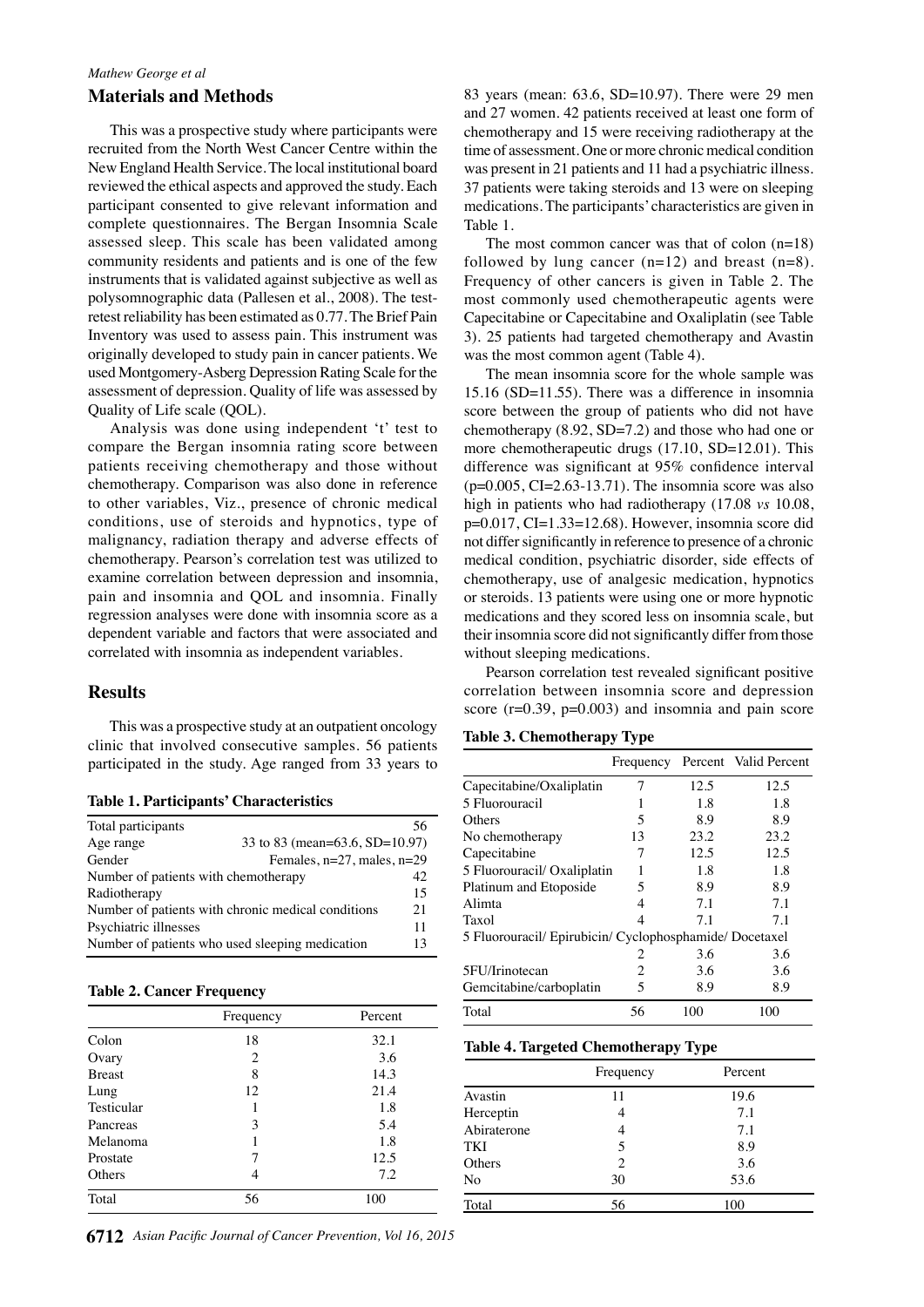| Model |              | <b>Standardized Coefficients</b> | Sig.  | 95.0% Confidence Interval |             |  |
|-------|--------------|----------------------------------|-------|---------------------------|-------------|--|
|       |              | <b>B</b> eta                     |       | Lower Bound               | Upper Bound |  |
|       | (Constant)   |                                  | 0.004 | 2.562                     | 13.161      |  |
|       | <b>MADRS</b> | 0.299                            | 0.026 | 0.076                     | 1.169       |  |
|       | Pain         | 0.266                            | 0.047 | 0.002                     | 0.248       |  |

**Table 5. Multiple Linear Regression Analysis**

 $(r=0.37, p=0.006)$ . In addition, there was significant inverse correlation between insomnia and QOL (r=0.325, p=0.016). There was no significant correlation between insomnia score and age. When we did multiple linear regression analysis the significance of pain and depression remained (table 5). However, on nominal regression analysis where chemotherapy was entered as nominal and independent variable and insomnia as dependent variables with pain and depression as co-variates only pain was found to be significant predictor of insomnia.

## **Discussion**

In this study, we attempted to examine the association between insomnia and chemotherapy in patients with malignancy. It has been shown that Insomnia is a common problem in cancer patients (Davidson et al., 2002; Akman et al., 2015). For example, a systematic review concluded that women with breast cancer tended to report higher levels of sleep disturbances upon receiving chemotherapy or radiotherapy (Costa et al., 2014). Here, our results also indicated that radiotherapy and chemotherapy are associated with insomnia in different types of cancers and our results are consistent with that of others (Savard et al., 2015). Nonetheless the relationship between insomnia and the commencement of chemotherapy is inconsistent. A prospective study in patients with non-small cell lung cancer has shown poor sleep quality before and during chemotherapy therapy suggesting that sleep disturbance is present regardless of chemotherapy (Dean et al., 2015).

Given the complexity of factors present in cancer and their relation to insomnia this is unsurprising. One explanation is that chemotherapy is one of the factors associated with insomnia. On the other hand, we illustrated that insomnia is correlated with severity of depression and pain. Although patients with chemotherapy had a significantly higher score of insomnia, it did not retain significance in linear regression model when controlled for depression and pain. It is also important to note that it was chemotherapy, not side effects of chemotherapy, chronic medical conditions or use of steroids that was associated with insomnia. Interestingly the presence of a psychiatric disorder was not associated with insomnia, but at the same time insomnia was positively correlated with depression severity. This implies that undiagnosed depression may be contributing to insomnia in cancer patients. Similarly the use of analgesics or sleeping medication was not associated with significant reduction in insomnia score. This finding although reported previously (Zhao et al., 2013), is unexpected and is probably reflective of the fact that doses or types of these medications were insufficient to improve pain and sleep. However, this is consistent with the observation that sleep disturbance in cancer patients

are under-recognized and even when they are recognized they remain undertreated (Dahiya et al., 2013).

We have established that insomnia is negatively correlated with QOL. These findings have been reported elsewhere (Clevenger et al., 2013; Nishiura et al., 2014). We have replicated the finding that sleep disturbance were not associated with age, but with pain and depression (Davis et al., 2014). Previous findings suggested that glucocorticoids were associated with sleep disturbances in cancer patients (Zhao et al., 2013), but we did not find any association. This may be due to differences in sample population and differences in types and stages of cancers.

The current study is as it comprehensively investigated, comprehensively investigating the well-recognised factors that are involved in both insomnia and cancer. Our investigation is a real world study that included different types of cancers without any selection bias, from consecutive samples, and therefore the results of the study have more generalizability. It is noteworthy that this study was conducted in a rural setting where resources are limited and there are no clinics specialized for each type of cancer.

The limitations of the study include small sample size and absence of data prior to commencement of chemotherapy. For this reason we could not analyse impact of type of cancer or stages of cancer on insomnia. We did not study insomnia before, during and after chemotherapy. This limits conclusions regarding effect of chemotherapy on insomnia.

In conclusion, Insomnia in cancer patients is associated with chemotherapy, but not as an independent factor. Other factors, pain and depression are also correlated with insomnia. Pain is an independent predictor of insomnia in the given sample. Insomnia is correlated with poor quality of life. Use of analgesics or hypnotics is not associated with better sleep.

# **Acknowledgement**

Mrs Margaret F.Chamen, Mrs Rebecca A. Griffiths and Ms Tara Guilbert.

# **References**

- Akman T, Yavuzsen T, Sevgen Z, et al (2015). Evaluation of sleep disorders in cancer patients based on Pittsburgh Sleep Quality Index. *Eur J Cancer Care*. Doi:10.1111/ecc.12296 (Epub ahead of print).
- American Psychiatric Association, (1994). Diagnostic and statistical manual of mental disorders. 4th Ed. Text Revision. DSM-IV-TR. Washington DC: APA: 551.
- American Psychiatric Association, (2013). Diagnostic and Statistical Manual of Mental Disorder. V'th Edition. Washington DC.